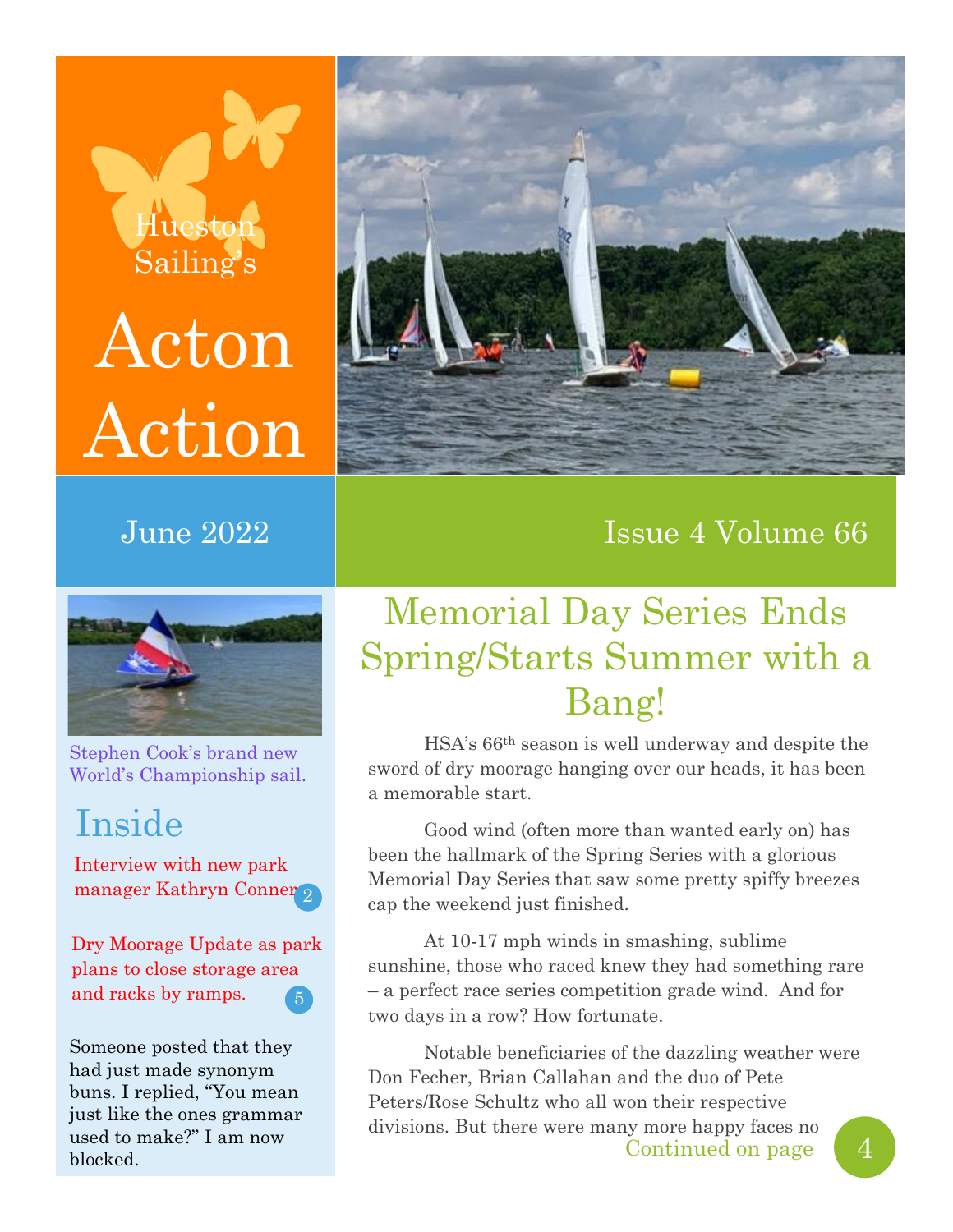#### **Volume 66 Issue 4 June 2022**



# Kathryn Conner

**Hueston Woods Park Manager**

## **New Park Manager on Duty at Hueston Woods**

Hueston Woods State Park has a new park manger, but Kathryn Conner is not new to the park nor to us as a club. She has been here since 2017 and once gave a talk to our club with a hawk on her arm a few years ago at a Launch Day luncheon.

She came to Hueston Woods in 2017 after graduation from Hocking College and a brief stint at Pymatuning State Park in northeast Ohio. Her work history includes, rather remarkably, jobs as different as making pizza when in high school to operating heavy machinery with the railroad.

If you are not impressed yet, the 26 year-old naturalist is the youngest park manager in the history of Hueston Woods and the first female to hold the position.

Conner, who hails from Salem, Ohio, is, as she says, "in love with Hueston Woods" and wants to make it a park that people want to come to. She believes her strong work ethic will help her accomplish her goals of making the environmental and educational programs at Hueston Woods a top priority.

Among the projects she is currently overseeing? The most obvious one is the beautiful new Nature Center rising from the ground near the old one. After the new roof was installed on the lodge last year, the new step there is to completely re-do the electrical system. It is due to open soon.

A new dog park fence is in the near future, and she will be working towards a revitalization of trails and picnic areas as well. "We have a summer load of projects we are working on," she told us. The old Nature Center will be used for storage initially and eventually torn down.

(Continued on page 5)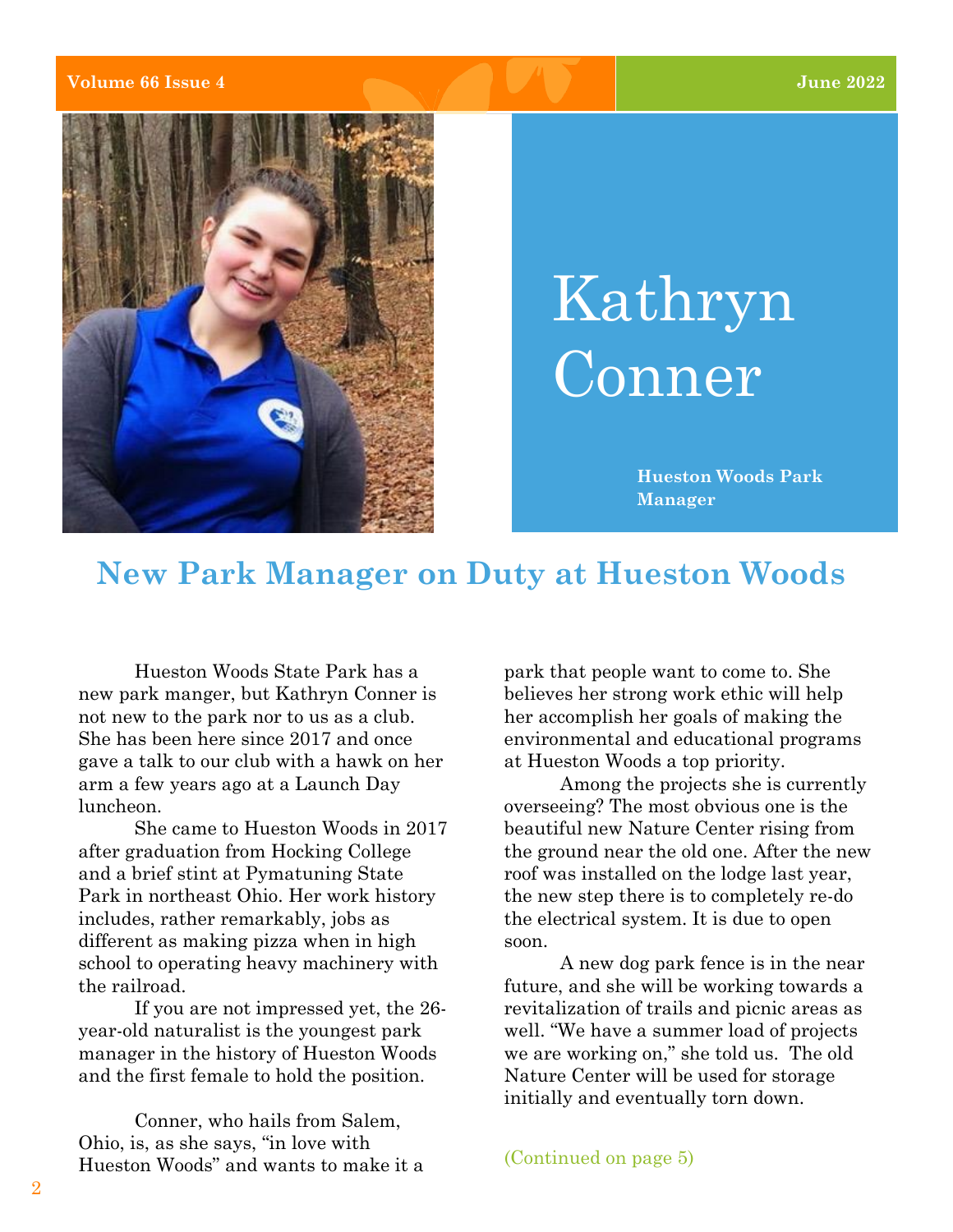### **Volume 66 Issue 4 June 2022**



## Capri Fleet Adds a Skipper

After sampling from a tasty menu of boats, Bob Taylor has landed squarely in the lap of the Capri 14.2 fleet.

racing enthusiast, Bob is also a cruiser skipper, having sailed h is Macgregor 26 as far away as Tampa Bay and then here in a race last weekend.

He also tried a Y-Flyer on for size and found the boom and boat too cramped for his 6 ft. frame.

The Capri is an ideal boat for those beginning to race or just to learn to sail. The club has four of them and there are others who own and/or race them at Hueston Woods.

There is a high density of them in Southern California, but they are found everywhere. Catalina Yachts, the builder, probably never intended to get the boat into the one design racing market, but that is exactly what has happened all over the country.

### Spring Series Reaches Halfway Point; Series Championships Race Wide Open

The Spring Series has been underway since late April, and we are already through four weekends of racing. It has been an interesting one so far with capsizes, boom bonks, man overboards, and some very wild, windy days.

A Capri, a Y-Flyer, and more than a couple of Sunfish have thrown their riders thus far in wind that will often do just that. We have even had a runaway boat when skipper Scott Eversole was ejected from his Y by an unexpected jibe. Scott had little warning of the boom coming as the jibe was cause by an equally unexpected rounding up into the wind by Roger Henthorn, who had lost his tiller as they approached the leeward mark overlapped.

All were well and the Spring Series has so far been a whopping mix of challenge and excitement. The Hobie fleet has not seen much action, but the weather has not cooperated for them.

In the Handicap fleet, Brian Callahan has sailed every race possible so far no matter the conditions and leads the fleet. Both he and fellow Sunfish racer Laura Peters have four wins apiece and have dominated the handicap start. Both have been pushed but no one has kept them from crossing the line first save one another.

In the Y-flyers, three boats have a pair of bullets and only three points separate them with Mike Stratton and Them leading by a single point. Roger Henthorn and crew Bobbie Bode are in second with Pete Peters and Rose Schultz in third.

For the first three race days, only two Y's made it to the starting line with the wind acting out its Spring seizures. But on weekend four there were seven Y's on the line and a really interesting race. Newest Y skipper Eric Anderson and daughter Lauren finished third overall that race day with two very good showings.

Scott Eversole and daughter Mckenna have braved the high winds and made it on the water more than any of the others, but capsizes and collisions have thwarted their attempts to finish well.

The Spring Series resumes on June 12th with Spring Five as the club finds itself ready to head into serious summer. There are 14 races in the Series, up two from last year.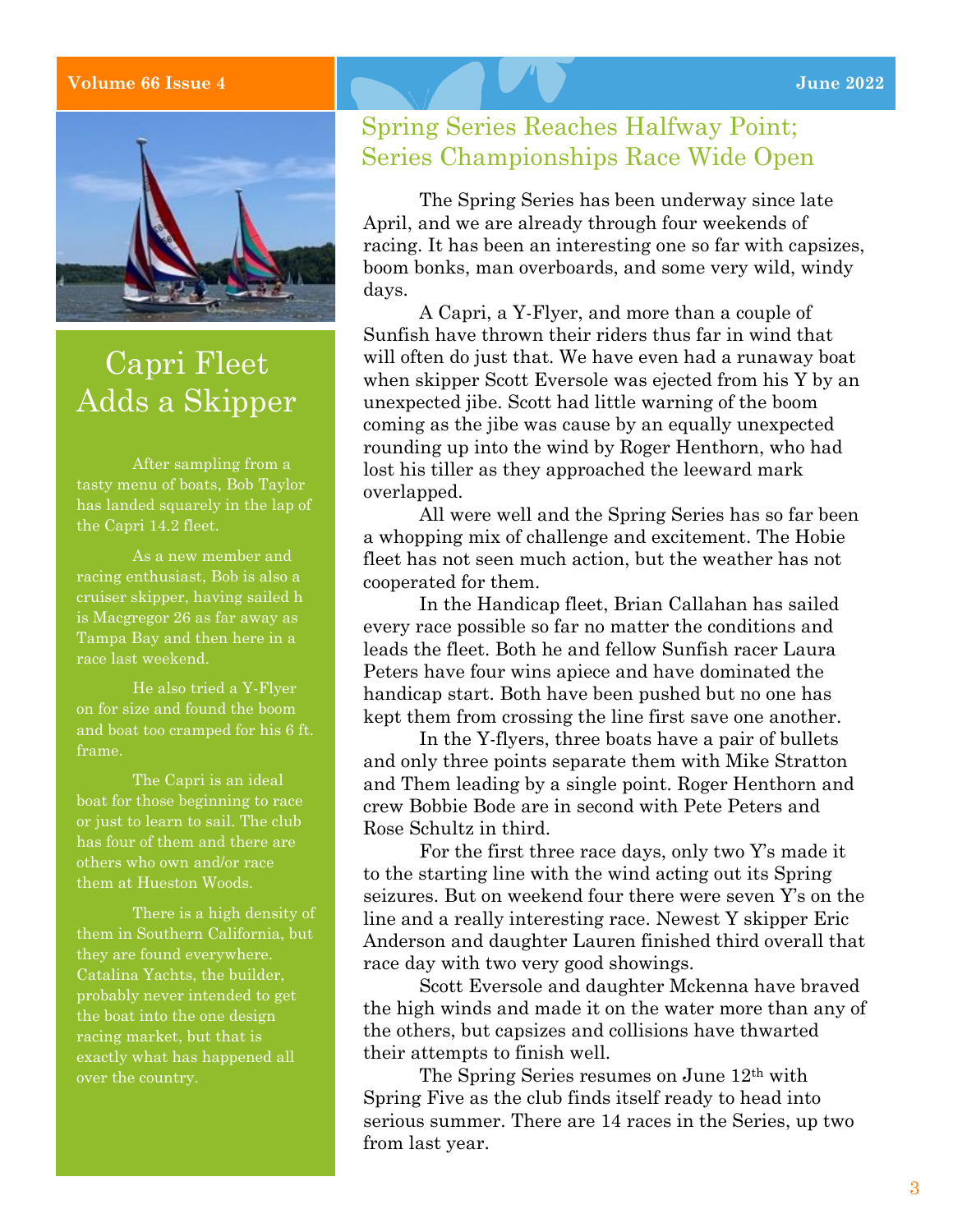### Memorial Day Ends Spring with a Bang (continued from page 1

### matter the finish.

The better stories were in the details. Hobie sailor Kevin DeArmon came back to the race course and let his first mate Brooke crew for his dad Charlie in the Y start. The results on that Sunday were a bullet and a second place for dad. Not bad for one of HSA's rising Y-Flyer powers, one who showed last year that the top of the fleet is now within reach.

On Monday Charlie returned without Brooke and instead took crew Raymond Vinevicius with him. It resulted in a couple more stellar finishes that catapulted him into second place for the Holiday Series. Raymond has now been signed on, wisely, to crew for Charlie the rest of the Spring. Look out.

After Kevin DeArmon decided not to return on Monday, Don Fecher went head to head with Mark Costandi who found one of Monday's gusts a bit too much. Capsizing is slow in racing and he had to concede race one. And the Series.

In the Handicap Fleet, both Laura Peters and Brian Callahan have four bullets in the Spring Series with Laura besting Brian in the only head to head there. However, on the Memorial Day weekend, it was all Callahan as he took first in three of the four fixtures.

The two will go head to head this weekend in the first of four Sunfish only events as HSA hosts the Founders' Day Sunfish Regatta on Sunday.

Other notable performances were turned in by Stephen Cook with his new Worlds' racing sail. Stephen took a second in one race and found himself suddenly in contention.

In the Y Fleet, both Brett/Maggie Hart and Scott/Mckenna Eversole had impressive showings as the Y Fleet continues to tighten its competition. The Y fleet has four father/daughter crews currently with Mike/Cosette Gunter-Stratton and Eric/Lauren Anderson joining the Harts and the Eversoles.



## Memorial Day Results

#### Hobie Fleet

- 1. Don Fecher 1 1 1 1
- 2. Mark Costandi 2 2 2 2
- 3. Kevin DeArmon 3 3 DNC DNC 15

#### Y Fleet

2

 $\left(3\right)$ 

- 1. Pete Peters/Rose Schultz 2114 8
- 2. Charlie DeArmon 1243 10
- 3. Mike Stratton/Cossette 5422 13
- 4. Scott Eversole/Mckenna 3355 16
- 5. Roger Henthorn/Bobbie 7731 18
- 6. Brett Hart/Maggie 4577 23
- 1. Brian Callahan 1121 5
- 2. Laura Peters 4212 9
- 3. Stephen Cook 2443 13
- 4. Jerry Brewster/Darrilynn 5335 16
- 5. Dom Everaet 3654 18
- 6. Diane Pierok/Ken Wright 6588 27
- 7. 8. Bob Taylor 7788 30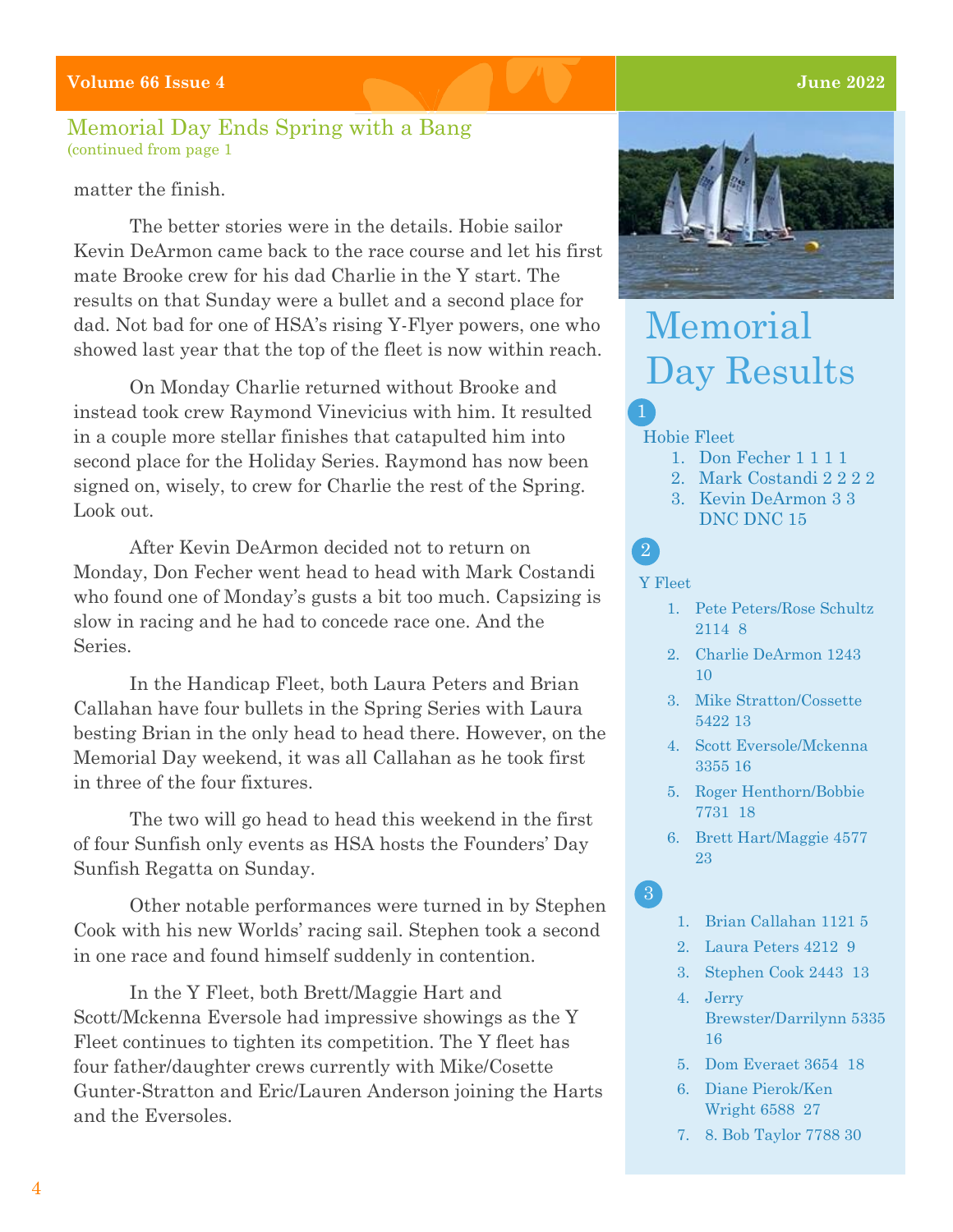# New Park Manager Inherits Dry Moorage Controversy

One of the first acts Kathryn Conner was confronted with was informing those who lease spaces in the dry moorage area that as of the end of the summer season, no more dry moorage space would be available at Hueston Woods.

The move was initiated by former park manager Ken Elliot and his district manager. In conversations with park officials HSA learned that the primary reasons were the difficulty and time spent in leasing, registering, and supervising the dry moorage area and the problem of abandoned, derelict boats.

Although HSA is currently in talks with the park management about the issue, there has been no change in the state's plans. As of October, all boats and trailers must be removed. The change comes as a severe blow to the Hueston Woods sailing community who have enjoyed mast up access to the lake in summer and winter storage for the past 66 years.

Without the ability to leave masts up in the summer, racing sailors and others will have the added burden of trailering their boats from some other location and putting masts up at the lake. Suddenly, the time involved in getting into the water will go from twenty minutes to three or four times that.

Some who store their boats mast up in the winter have indicated that they will be selling their boats or moving to a different lake. "The storage for both winter and summer is a necessity for me. I have no place to store both boat and trailer. I will have to get rid of my boat," said long time HSA friend and cruiser sailor Chris Neglia.

Others are just puzzled by the decision and are questioning the logic. Jim Owens, who also sails a cruiser at Hueston Woods told us that he has been using the lake since it was built. "It saddens me to see them eliminate services that would seemingly benefit the park and boating community," he said. "They do not seem to have been very active in eliminating some of the eye sore boats that look to be abandoned. I am all for seeing some cleanup but this should not impact those of us that pay to keep our boats safe."

Many of those who race at Hueston Woods have stated that the added labor of raising masts at the lake and not being able to store boats there will likely make Hueston Woods much less attractive to prospective sailors and adversely affect the club's ability to race, hold clinics, teach sailing, and introduce new people to the sport.

Ken Wright, an active HSA member and racing sailor said, "This seems like a major downgrade in the functionality of Hueston Woods Lake for us and others."